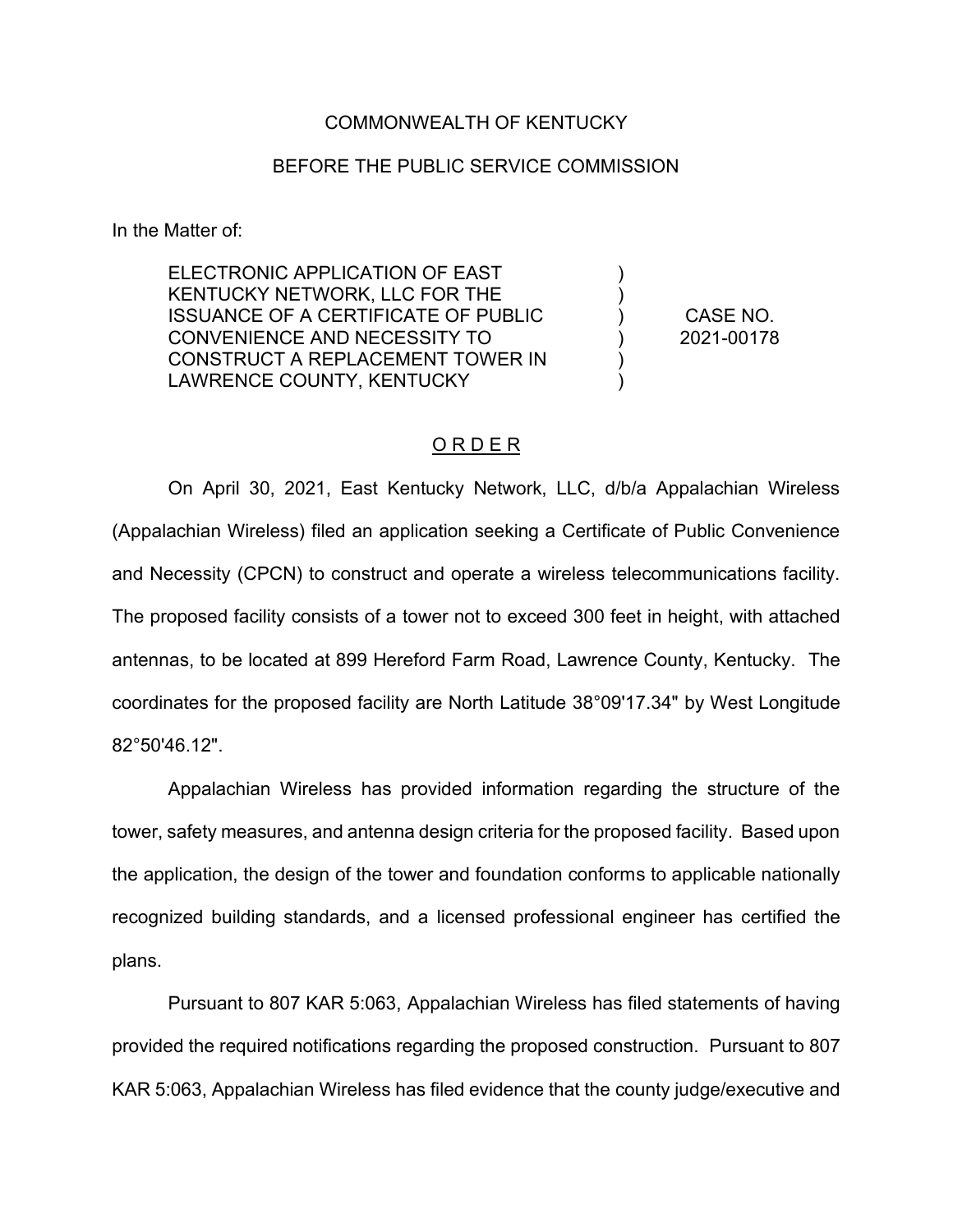all property owners within 500 feet and contiguous to the cell site have been notified of the proposed construction. The notices solicited any comments and informed the recipients of their right to request intervention. As of the date of this Order, no public comments or requests for intervention have been received.

Appalachian Wireless filed applications with the Federal Aviation Administration and the Kentucky Airport Zoning Commission seeking approval for the construction and operation of the proposed facility. Both applications have been approved.

Having considered the evidence of record and being otherwise sufficiently advised, the Commission finds that Appalachian Wireless has demonstrated that a facility is necessary to provide adequate utility service and, therefore, a CPCN to construct the proposed facility should be granted.

Pursuant to KRS 278.280, the Commission is required to determine proper practices to be observed when it finds, upon complaint or on its own motion, that the facilities of any utility subject to its jurisdiction are unreasonable, unsafe, improper, or insufficient. To assist the Commission in its efforts to comply with this mandate, Appalachian Wireless should notify the Commission if the antenna tower is not used to provide service in the manner set out in the application and this Order. Upon receipt of such notice, the Commission may, on its own motion, institute proceedings to consider the proper practices, including removal of the unused antenna tower, which should be observed by Appalachian Wireless.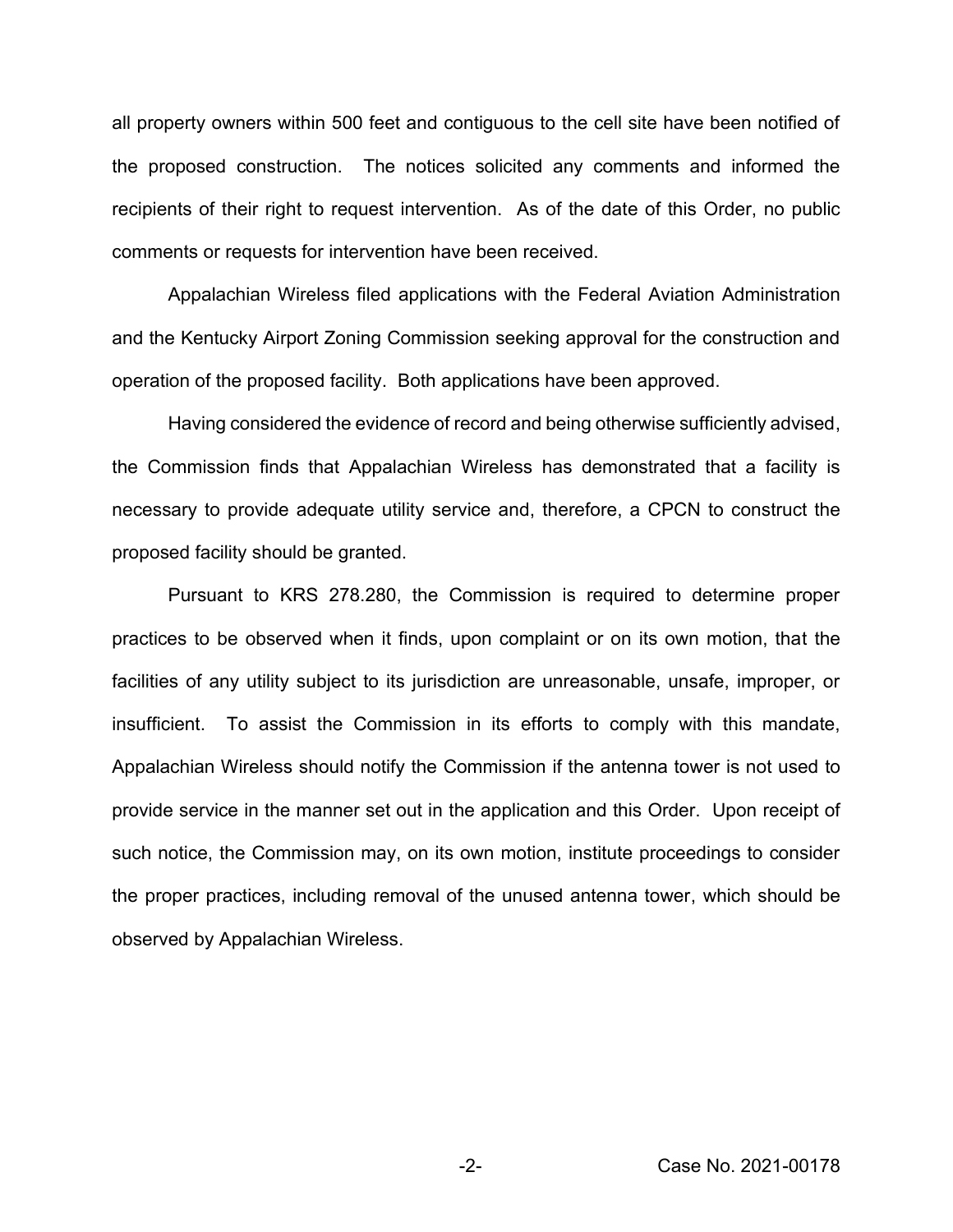IT IS THEREFORE ORDERED that:

1. Appalachian Wireless is granted a CPCN to construct a wireless telecommunications facility. The proposed facility consists of a tower not to exceed 300 feet in height, with attached antennas, to be located at 899 Hereford Farm Road, Lawrence County, Kentucky. The coordinates for the proposed facility are North Latitude 38°09'17.34" by West Longitude 82°50'46.12".

2. Appalachian Wireless shall immediately notify the Commission in writing if, after the antenna tower is built and utility service is commenced, the tower is not used for three months in the manner authorized by this Order.

3. Documents filed, if any, in the future pursuant to ordering paragraph 2 herein shall reference this case number and shall be retained in the post-case correspondence file.

4. This case is closed and removed from the Commission's docket.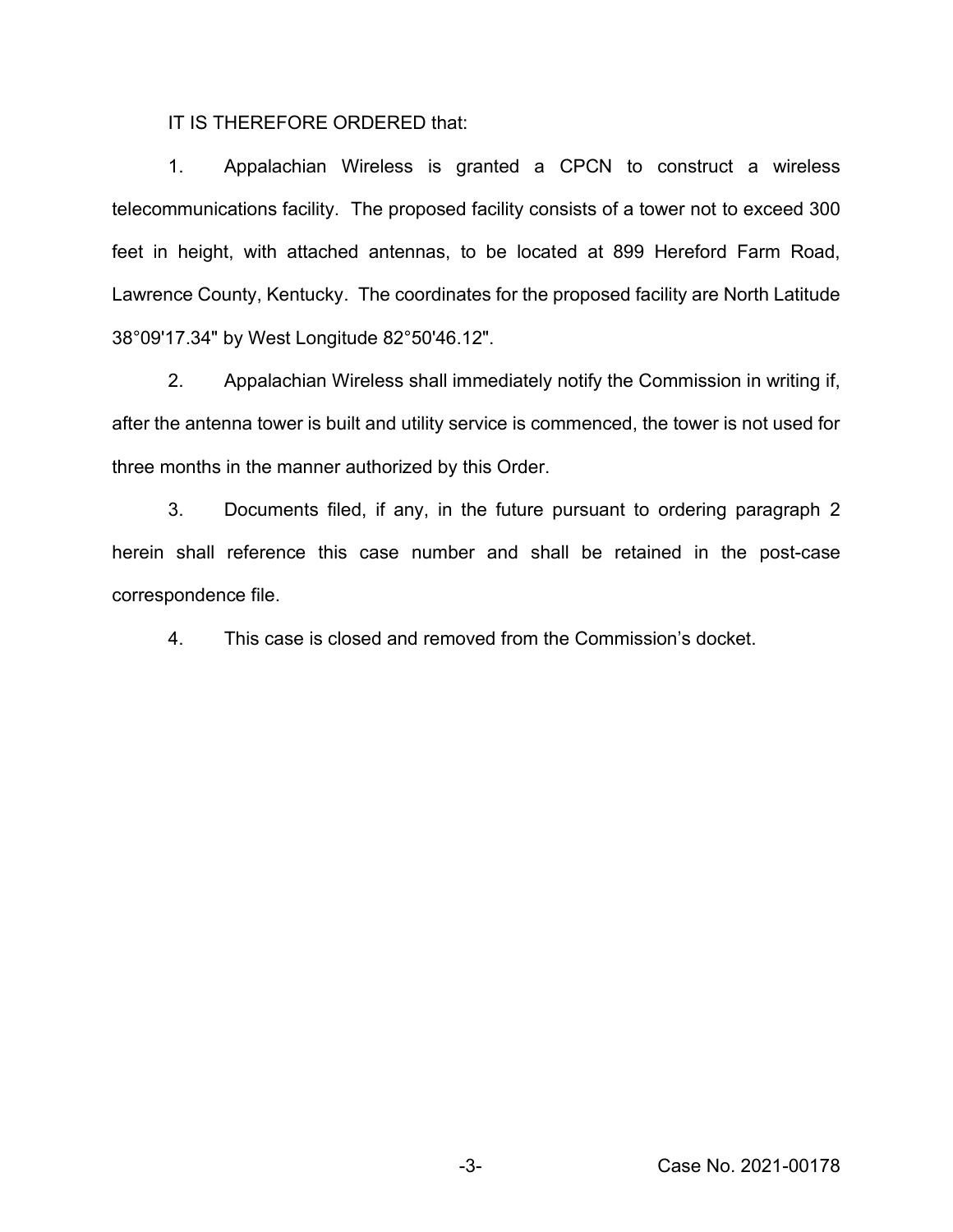By the Commission



ATTEST:

 $\sim$  friderell

Executive Director

Case No. 2021-00178